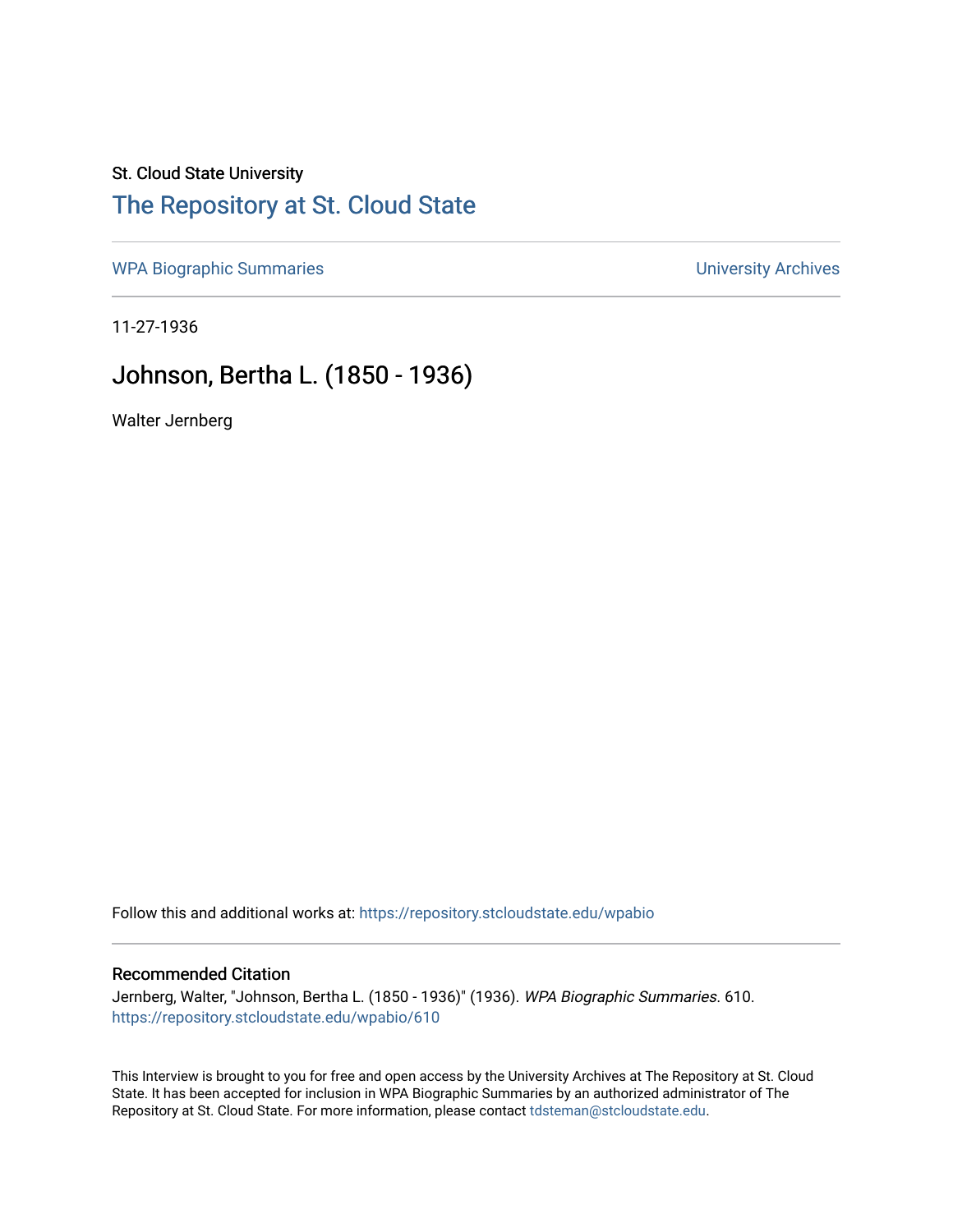JOHNSON. BERTHA L. **File No. B**  $-\frac{1}{2}$ 

Bertha L. Johnson was born February 7, 1850 in Bergen, Norway. At the age of seven she came to the United States with her parents. They settled in Madison, Wisconsin, later emigrating with several other pioneer families to Owatonna. Minnesota.

In 1875 Bertha was married to Sever Johnson also a native of Norway. They then moved to Sabin, Minnesota, where Mr. Johnson purchased a sixty-acre tract of land. This farm he successfully operated until his death in 1907. Mrs. Bertha Johnson remained in Sabin for a short while and then came to St. Cloud in 1908, where she lived until her death November 4, 1936.

Sever and Bertha (Johnson) Johnson were the parents of three children, Pauline, Florence, and Alvin L. Pauline is married to A. W. Paulson of Staples, Minnesota. Florence is the wife of Hubert C. Hanson of St. Cloud. Alvin at present lives in St. Cloud.

At the outbreak of the civil war Bertha L. Johnson was living in Madison, Wisconsin. She saw the rush of runaway negros from the south. many of whom found friendly protection in the home of her parents. Bertha Johnson with her parents and a small group of emigrants made the trip from Madison to Owatonna by way of covered wagons bearing their hous ehold goods, the older children taking their turn driving the cattle. Adding to the peril and hardships of the journey, was the constant fear of the Indians. Bertha Johnson lived through the trying days of three wars, the Civil, Spanish, and World Wars. Her son, Alvin, and other close relatives took part in the World War.

Bertha Johnson was a staunch worker in the Women's Christian Temperance Union all her life and a ardent church member.<br>Interviewed: Alvin Johnson

Date: November 27, 1936 By: Walter Jernberg

Publication Granted